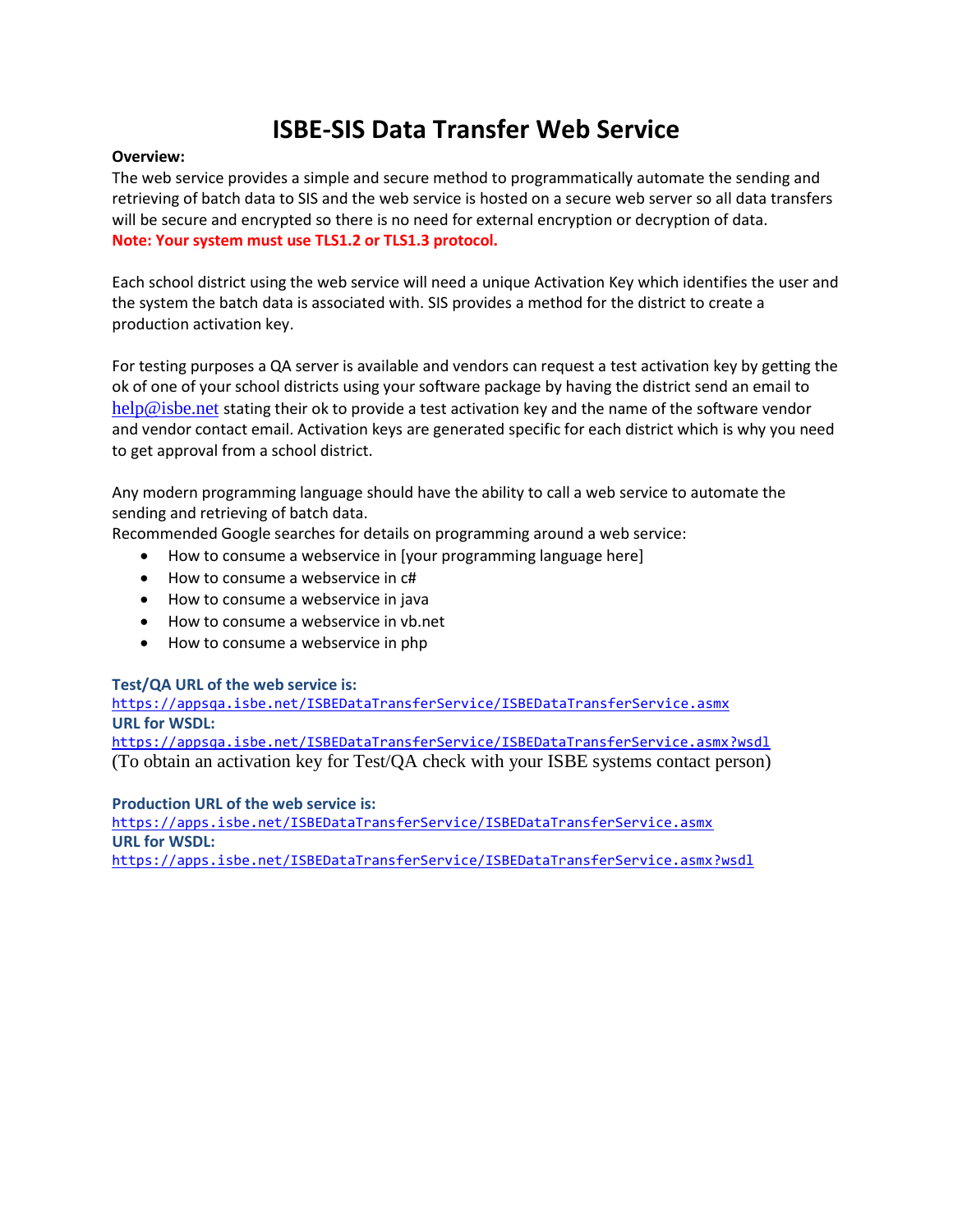#### **\*\*\*Web Service Send Data Method\*\*\***

SendData(ActivationKey, DataName, DataContents, ReturnedOK, ReturnMessage)

# **Parameter Descriptions:**

ActivationKey (string): unique identity key for each outside entity.

DataName (string): the name you choose to give to your data package\*.

DataContents (string): single string containing the data to be sent.

ReturnedOK (Boolean): True if no problems with the data transfer and False if an error occurred.

ReturnMessage (string): generally this will contain details if the ReturnedOK if False.

- **\* The DataName (the name you choose to give to your data package) must always be unique for each batch sent.** Also, the file name you place in your batch header line must be unique and must match the value of the DataName parameter.
	- **We suggest using a naming convention similar to this:**
	- "979591790290001\_ELL\_12182015\_1432.csv"
	- **RCDTS** TypeOfBatch Date MilitaryTime

#### **\*\*\* Web Service Retrieving Data Method\*\*\***

DataContents = RequestData(ActivationKey, DataName, ReturnedOK, ReturnMessage)

#### **Parameter Descriptions:**

ActivationKey (string): unique identity key for each outside entity.

DataName (string): the name of the data package to retrieve.

DataContents (string): single string containing the retrieved data.

ReturnedOK (Boolean): True if no problems with the data transfer and False if an error occurred. ReturnMessage (string): generally this will contain details if the ReturnedOK if False.

# **Example Calls in Visual Basic:**

#### **Sending Data**

Dim \_ws As New ISBEDataTransferService.DataTransfer

Dim DataContents As String = ""

Dim ReturnedOK As Boolean

Dim ReturnMessage As String = ""

 \_ws.SendData"(ActivationKey", "DataName", \_DataContents, \_ReturnedOK, \_ReturnMessage) If  $RetrunedOK = False Then$ 

'Put code to handle failed sending of data here

End If

# **Retrieving Data**

 Dim \_ws As New ISBEDataTransferService.DataTransfer Dim \_ReturnedOK As Boolean Dim \_ReturnMessage As String = "" Dim \_DataContents As String = ""

 \_DataContents = \_ws.RequestData("ActivationKey", "DataName, \_ReturnedOK, \_ReturnMessage) If  $RetrunedOK = False Then$ 

'Put code to handle failed request here

Else

 'Put code to process the returned data here End If